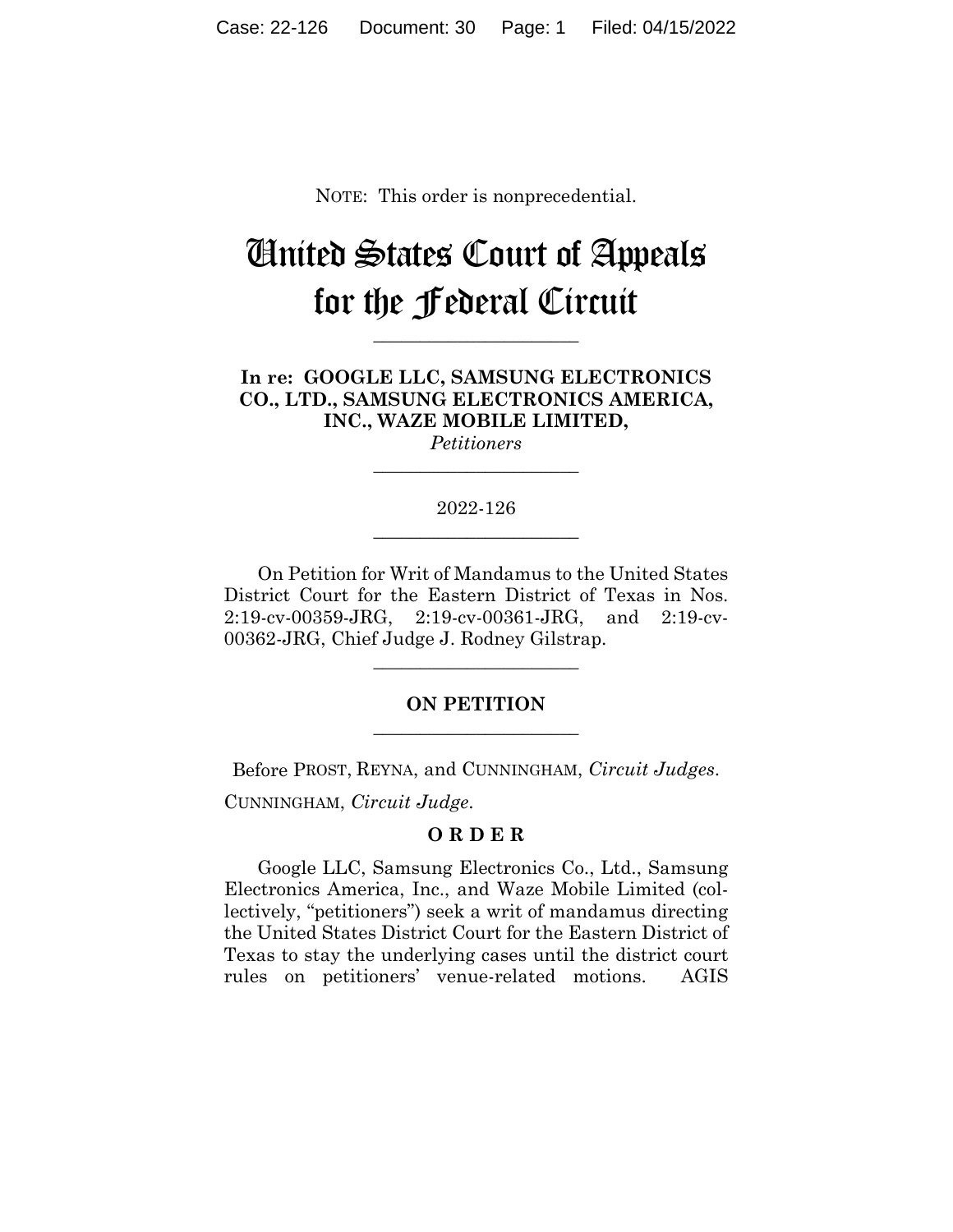2 IN RE: GOOGLE LLC

Software Development, LLC ("AGIS") opposes the petition. Petitioners reply.

I.

AGIS filed these three related patent infringement actions, which were consolidated for pretrial proceedings, in the Eastern District of Texas. Google moved to dismiss or transfer for improper venue pursuant to 28 U.S.C. § 1406 and Samsung and Waze each moved to transfer to the United States District Court for the Northern District of California pursuant to  $28 \text{ U.S.C.}$  §  $1404(a)$ . Briefing was completed on those motions by late April 2020. The cases progressed through discovery and claim construction. Three weeks before the *Markman* hearing scheduled for October 30, 2020, petitioners moved the district court to stay proceedings pending resolution of the venue motions. On November 10, 2020, the district court issued an order denying a stay and setting a hearing for the venue motions. The court subsequently held its *Markman* hearing as scheduled and issued its claim construction order.

After hearing from the parties on the venue motions on December 4, 2020, the district court allowed for additional venue-related discovery as to Google's § 1406 motion. The court also granted Google leave to file a motion to transfer under § 1404(a) to the Northern District of California. Google subsequently filed its § 1404(a) motion and asked the court to reconsider granting a stay. On January 4, 2021, the court extended all deadlines by thirty days to allow for discovery and briefing on Google's motions. In light of that extension, the court concluded that a stay of all proceedings was unnecessary and denied the reconsideration request on January 13, 2021. The following month, however, it changed course and stayed proceedings because of *ex parte* reexaminations of the asserted patents.

Upon conclusion of the reexaminations, the district court issued an order in January 2022 lifting the stay and setting trial for the three actions for June 6, 2022. Given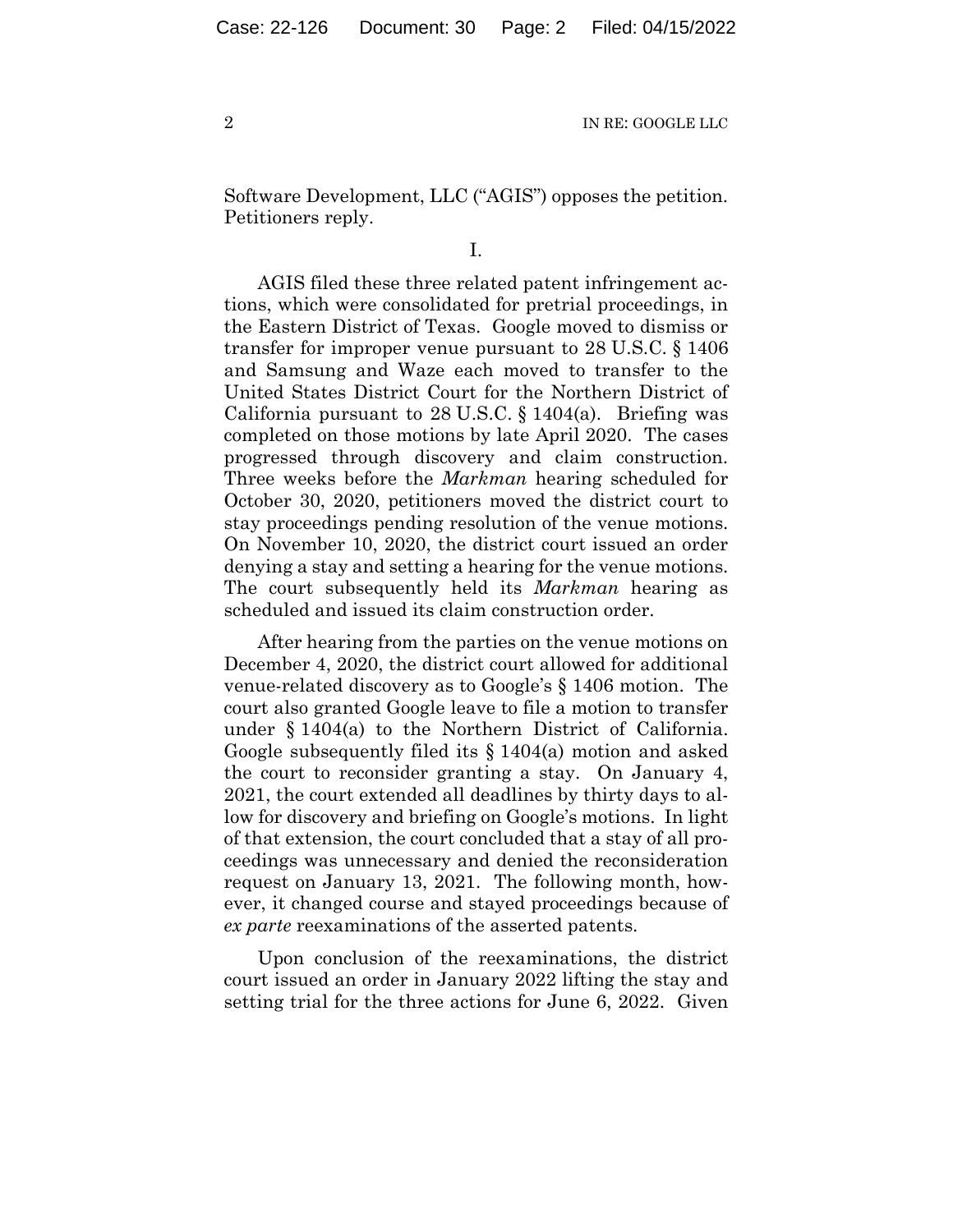#### IN RE: GOOGLE LLC 3

the passage of time, the court denied all pending motions on the docket without prejudice to leave to refile. On February 10, 2022, petitioners moved to reinstate their venue motions. During a status conference held on February 18, 2022, AGIS objected to deciding Google's § 1406 motion on the prior submissions and argued that additional briefing was necessary to apprise the court of additional venue-related evidence disclosed by Google. Following the conference, the district court issued an order that directed Google and AGIS to rebrief the § 1406 motion; reinstated petitioners' other venue motions; deconsolidated the cases; and rescheduled the trial in the Google action for August 22, 2022, while keeping the scheduled June 6, 2022, trial date for the Waze and Samsung actions.

Google, Waze, and Samsung filed this petition on February 22, 2022, seeking an order directing a stay of proceedings until resolution of the venue motions. On March 1, 2022, petitioners moved the district court to reschedule the Samsung and Waze trials to follow the Google trial or to have all three cases tried together. Although the district court has not yet acted on that motion, it has now denied Waze's, Google's, and Samsung's § 1404(a) motions, leaving only Google's § 1406 motion pending.

II.

A writ of mandamus is a "drastic and extraordinary remedy reserved for really extraordinary causes." *Cheney v. U.S. Dist. Ct. for D.C.*, 542 U.S. 367, 380 (2004) (internal quotation marks and citation omitted). A petitioner must satisfy three requirements: (1) the petitioner must "have no other adequate means to attain the relief" desired; (2) the petitioner must show that the "right to issuance of the writ is clear and indisputable"; and (3) the petitioner must convince the court that the writ is "appropriate under the circumstances." *Id.* at 380–81 (internal quotation marks and citations omitted). The court cannot say that petitioners have satisfied this standard here.